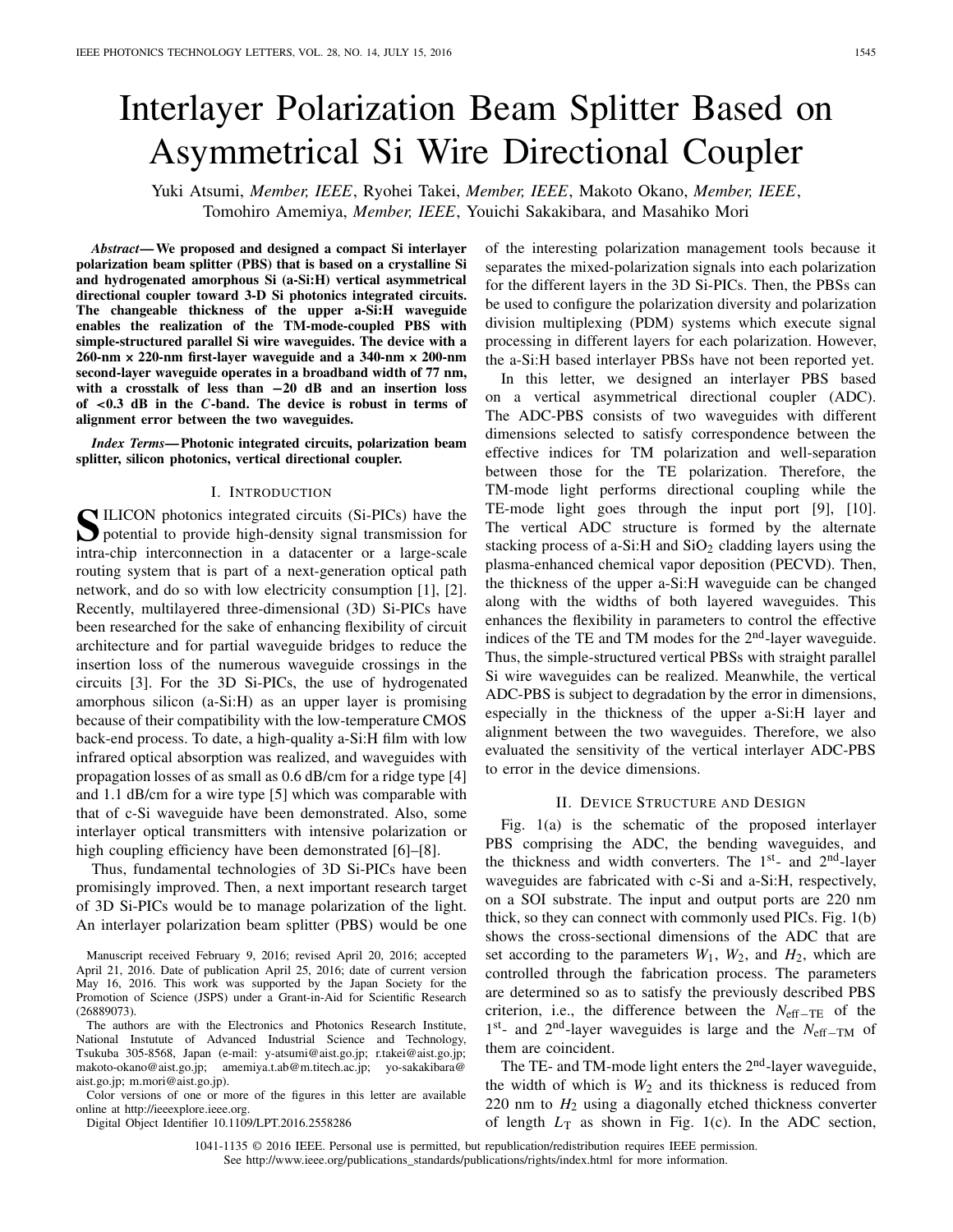

Fig. 1. (a) Overall structure of the proposed PBS. The TE- and TM-polarized lights are input from the 2nd-layer waveguide. (b) Cross section of the ADC section of the PBS. The parameters  $W_1$ ,  $W_2$ , and  $H_2$  are determined to satisfy the criterion for the PBS. (c) Schematics of the thickness and width converters.

the TE-mode light goes through the  $2<sup>nd</sup>$ -layer waveguide and the TM-mode light couples to the  $1<sup>st</sup>$ -layer waveguide of width  $W_1$ . Next, the light in the  $2<sup>nd</sup>$ -layer waveguide is guided out by a bending waveguide that reconnects to the 220-nm-thick waveguide via the converter. Meanwhile,  $W_1$  of the  $1<sup>st</sup>$ -layer waveguide is converted to 450 nm by a width converter of length  $L_W$  after the waveguide emerges from the ADC.

Fig. 2(a) shows the relationship between the effective indices for the TE and TM fundamental modes of the Si wire waveguides for various waveguide thicknesses. The thickness of the 1<sup>st</sup>-layer c-Si waveguide was set at  $H = 220$  nm. Arbitrary pairs of waveguides that have different thicknesses but the same *N*eff−TM can be used in the PBS. Then, the difference between the *N*eff−TE of the two waveguides, -*N*eff−TE, suppresses the TE-mode polarization crosstalk. The  $\Delta N_{\text{eff-TE}}$  can be increased by introducing a thinner 2<sup>nd</sup>-layer waveguide. However, a thinner  $2<sup>nd</sup>$ -layer waveguide requires a longer  $L_T$  in the thickness converter, so the  $2<sup>nd</sup>$ -layer waveguide was designed such that  $H_2 = 200$  nm. In addition, the interlayer distance,  $H_{DC}$ , also affects polarization crosstalk. In general, as the interlayer distance increases, the crosstalk decreases. On the other hand, a large  $H_{DC}$  increases the TM-mode coupling length. The  $H_{\text{DC}}$  was set to 650 nm to decrease the crosstalk to less than −20 dB at the general spatial waveguide crossings [11].

Each combination of  $N_{\text{eff}-\text{TM}}$  and  $N_{\text{eff}-\text{TE}}$  determines a unique set of cross-sectional waveguide dimensions, and as *N*<sub>eff−TM</sub> increases, the width increases. The wide waveguides are subject to excitation in the higher-order mode of TE polarization, as indicated by the dotted lines on the curves in Fig. 2(a). On the other hand, a small  $N_{\text{eff}-TM}$  is close to the mode-cutoff boundary. We used  $N_{\text{eff}-\text{T}M}$  = 1.55 because a waveguide with a small *N*<sub>eff−TM</sub> can achieve broadband PBS operation and is relatively robust for the thickness error, as shown in Fig. 2(b). Therefore, the widths



Fig. 2. (a) Relationship between *N*eff for the fundamental modes of TE and TM of the Si wire waveguides for different thicknesses. The refractive indices of c-Si, a-Si:H and  $SiO<sub>2</sub>$  are  $n_{c-Si} = n_{a-Si:H} = 3.47$ , and  $n_{\text{SiO2}} = 1.44$  at a wavelength of 1.55  $\mu$ m. (b) Dimensional sensitivity for *N*<sub>eff</sub>–T<sub>M</sub> of the Si wire waveguides. As for TM mode, thickness error strongly affects the effective index compared to width error.

of the 220-nm-thick 1<sup>st</sup>-layer waveguide and the 200-nm-thick  $2<sup>nd</sup>$ -layer waveguide are  $W_1 = 260$  nm and  $W_2 = 340$  nm with *N*<sub>eff−TE</sub> of 1.64 and 1.94, respectively. Moreover, the length of the ADC,  $L_{ADC}$ , was calculated to be 7  $\mu$ m to adjust the center wavelength of the directional coupler for the TM-mode to  $1.55 \mu$ m.

Next, we evaluated the radiation loss caused by a 90° bend in the  $2<sup>nd</sup>$ -layer waveguide with a core size of 340 nm  $\times$  200 nm using the 3D-finite-difference timedomain (3D-FDTD) method. As shown in Fig. 3, the allowable bending radius for the TE mode for a loss of  $< 0.1$  dB was calculated to be as small as 5  $\mu$ m. On the other hand, the TM mode had a large radiation loss of 3.6 dB at that bending radius because optical confinement in the Si core for the TM-mode was weak due to the small *N*<sub>eff−TM</sub> of the 2<sup>nd</sup>-layer waveguide.

The thickness converter for the  $2<sup>nd</sup>$  layer and the width converter for the  $1<sup>st</sup>$  layer were designed using the eigen-mode expansion (EME) method with the wavelength of 1550 nm. For the former, when  $L_{\rm T} \geqslant 10 \mu$ m, the polarization rotation is suppressed to be less than −20 dB and the insertion loss is <0.01 dB for the both polarized modes. For the latter, when  $L_W \ge 10 \mu m$ , the insertion loss is <0.01 dB. By using these values, the ADC can be connected to commonly used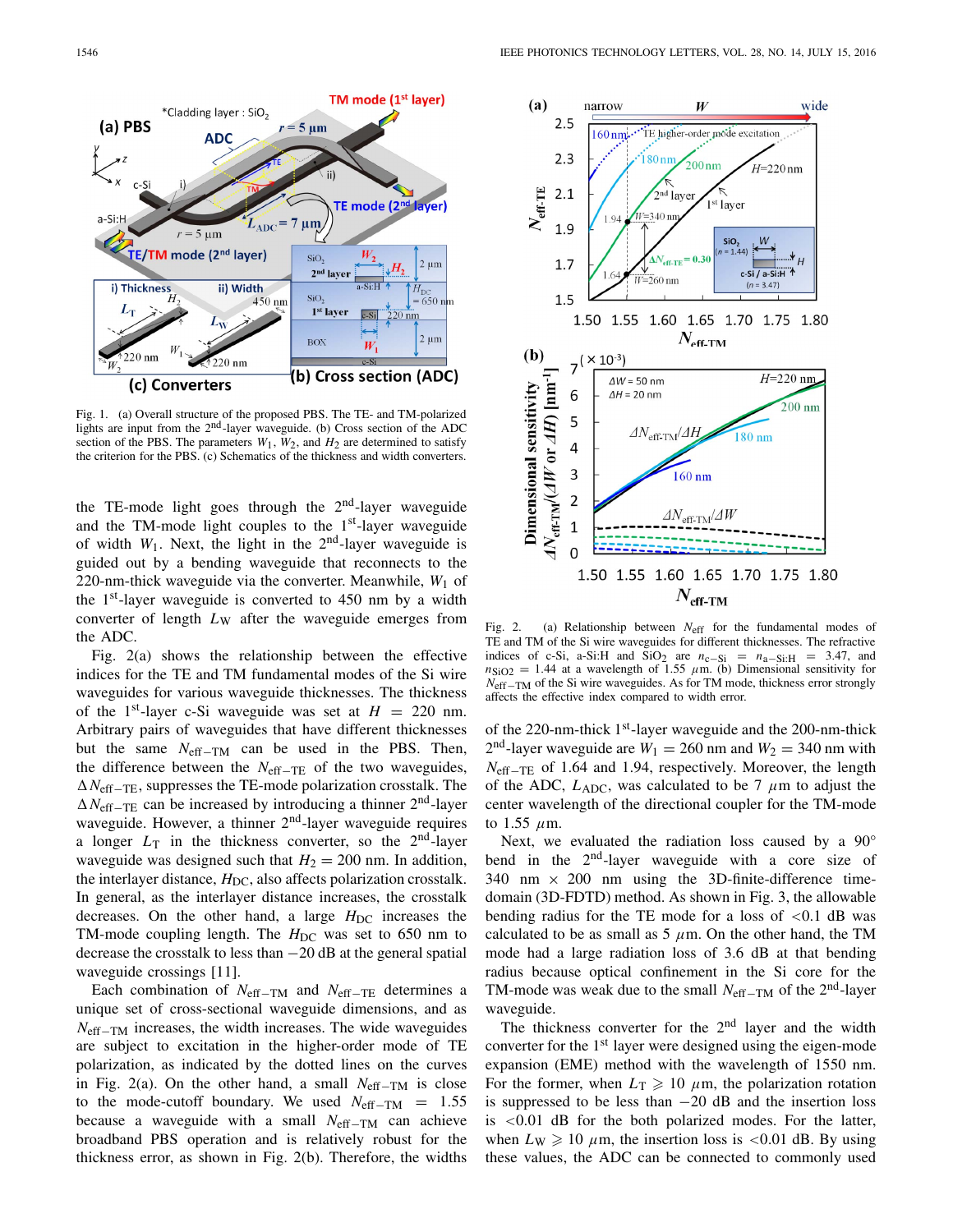

Fig. 3. Bending losses of a 340-nm  $\times$  200-nm  $2<sup>nd</sup>$ -layer waveguide and a conventional 450-nm  $\times$  220-nm Si wire waveguide.

220-nm-thick PICs. Totally, the proposed interlayer ADC-PBS can be fabricated to be as small as 20  $\mu$ m × 30  $\mu$ m including these converters, and has an advantage in device footprint over the serial arrangement of the conventional in-plane PBS and interlayer beam transmitter which achieves the interlayer PBS operation [9], [10], [12], [13].

## III. DEVICE CHARACTERISTICS AND DISCUSSION

Transmission characteristics of the designed ADC-PBS were evaluated by the 3D-FDTD method. The thickness and width converters were not included in the simulation model, i.e., the dimensions of the input and output ports for the 1<sup>st</sup>- and 2<sup>nd</sup>-layer waveguides were 260 nm  $\times$  220 nm and  $340 \text{ nm} \times 200 \text{ nm}$ , respectively. The simulation model includes material dispersion, and the calculated TE- and TM-polarized fundamental modes were separately input. The minimum grid sizes for calculation were 10 and 2 nm in the direction of waveguide width  $(x)$  and thickness  $(y)$ , respectively at the waveguide interfaces. The grid sizes were gradually increased to 40 and 20 nm with the rate of 10%. On the other hand, the size for the propagating direction  $(z)$  was fixed at 20 nm. Fig. 4 (a) shows the transmission for dominant polarizations. The insertion losses for the TE and TM modes were  $< 0.03$  dB and <0.3 dB in the C-band (1530–1565 nm), respectively. The minimum insertion loss for the TM mode mainly arose from a mismatch in *N*<sub>eff−TM</sub> for the both waveguides. The spectrum of the TE mode curved downward for longer wavelengths because of the optical coupling to cross port and the intrinsic  $5-\mu$ m-radius bending loss in the 2<sup>nd</sup> layer as shown by the gray line. Fig. 4(b) describes the transmission for minor polarizations. The dotted lines represent the base lines for crosstalk of −20 dB against each dominant polarization, and the bandwidth for the TM modes was as wide as 77 nm, which covers the C-band. In that wavelength range, the polarization crosstalk for TE mode was much less than  $-20$  dB, which indicates that the difference between the *N*eff−TE of the 1<sup>st</sup>- and 2<sup>nd</sup>-layer waveguides is sufficiently large for the ADC. Moreover, the spectrum of the minor TM mode also curved downward for longer wavelengths due to the intrinsic bending loss. The difference in bending loss between both polarizations decreased the crosstalk for the bar port.



Fig. 4. Transmission of the ADC-PBS as a function of the wavelength; (a) indicates the insertion loss for the dominant polarized light in the both output ports, and (b) discusses the polarization crosstalk (XT). The dotted lines indicate the XT of -20 dB based on each dominant polarization.

High structural sensitivity for Si photonics often makes it difficult to obtain the propagation characteristics for which the structure was designed. Fig. 5(a) shows the insertion loss and the polarization crosstalk in the C-band for the both output ports as a function of the  $2<sup>nd</sup>$ -layer waveguide thickness error. The TM-mode light was sensitive to error compared to TE mode, and crosstalk of about −20 dB were obtained within plus or minus a few nanometers with insertion loss of <0.5 dB. Actually, It is extremely hard to control a a-Si:H thickness accurately only with PECVD deposition. However, the fine thickness control with a resolution of  $\leq 1$  nm can be achieved by using the endpoint detection for isotropic wet-etching of a-Si:H with an organic alkaline solution after the deposition process [5]. The waveguide thickness for the minimum insertion loss of TM mode mismatched that for the minimum crosstalk because the thin waveguides have a large bending loss for the TM mode compared to that for the thick waveguides, and the losses improve the polarization crosstalk. On the other hand, the mismatch of the *N*<sub>eff−TM</sub> owing to the dimensional errors of the waveguides degraded the crosstalk and the insertion loss. Thus, the total of these effects might generate a mismatch.

Fig. 5(b) shows the dependence of the insertion loss and the crosstalk on the width errors of the  $1<sup>st</sup>$ - and the  $2<sup>nd</sup>$ -layer waveguides. As for the insertion loss of TM mode, the